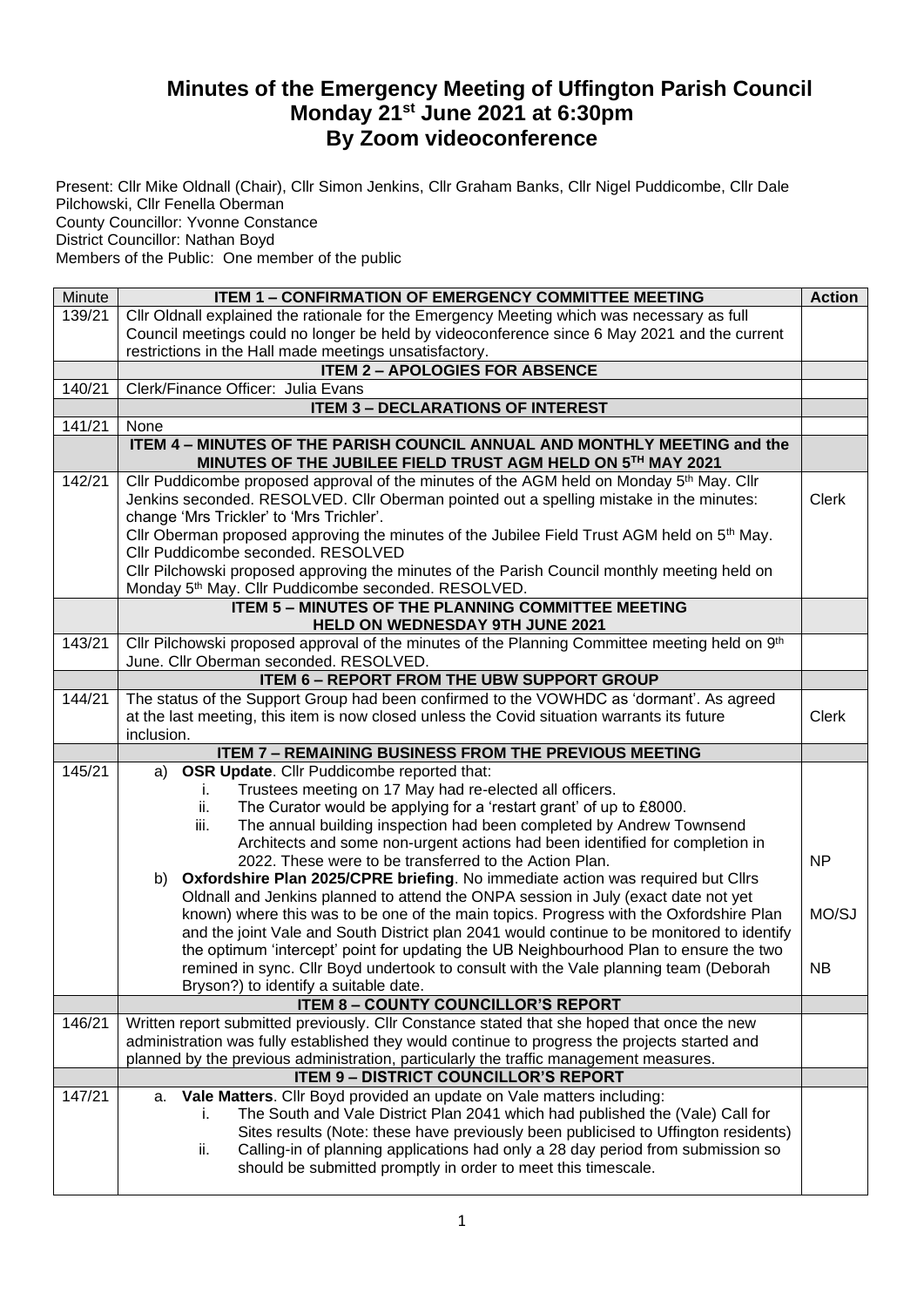|        | There were still some issues around Biffa brown bin collections due to the<br>iii.<br>shortage of drivers. Missed bins should be left out until collected.                                  |              |
|--------|---------------------------------------------------------------------------------------------------------------------------------------------------------------------------------------------|--------------|
|        | Boundary changes had been published on line and Vale was affected in 3 areas.<br>iv.                                                                                                        |              |
|        | Parishes were invited to comment. Cllr Boyd would forward the Oxfordshire<br>'pack' which included the associated maps.                                                                     | <b>NB</b>    |
|        | Planning advisory meetings had started.<br>v.                                                                                                                                               |              |
|        | There were delays to the introduction of electric charging points and civil parking<br>vi.<br>enforcement.                                                                                  |              |
|        | Beacon Wantage was re-opening from September.<br>vii.                                                                                                                                       |              |
|        | b. Bin Collections. Cllr Boyd will enquire about the situation regarding emptying bins when<br>the lid was not properly closed as this was causing annoyance and confusion to<br>residents. | <b>NB</b>    |
|        | c. Grants. Cllr Boyd had been unable to find any information on 'festival grants' and had                                                                                                   |              |
|        | not yet received a response to his internal enquiry, therefore the assumption was that                                                                                                      |              |
|        | these were no longer available (for the proposed 30 August event) but would confirm this<br>in due course.                                                                                  | <b>NB</b>    |
|        | <b>ITEM 10 - OPEN FORUM</b>                                                                                                                                                                 |              |
| 148/21 | The member of the public present (Ms Kat Foxhall - KF) had attended the virtual Vale Climate                                                                                                |              |
|        | Action Event on behalf of the Council. The key points were:<br>Generally disappointed due to lack of concrete action but Vale at an early stage<br>i.                                       |              |
|        | with its climate action plan.                                                                                                                                                               |              |
|        | There is still a lack of top-down direction and most targets are long term without<br>ii.                                                                                                   |              |
|        | plans to achieve them. The best approach is therefore for bottom-up pressure<br>from parish councils coupled with improved communications messages.                                         |              |
|        | Case studies were useful but provided only limited lessons.<br>iii.                                                                                                                         |              |
|        | Presentations from local sustainability/climate action groups all very positive.<br>iv.<br>Main opportunity for the Council is to ensure environmental factors are included                 |              |
|        | v.<br>in planning applications. Eg ground source heat pumps rather than oil/gas.                                                                                                            |              |
|        | Council should look at opportunities for ecological improvement eg verge cutting<br>vi.                                                                                                     |              |
|        | regime and introduction of public electric vehicle charging points.<br>Emergency Plan should reflect need for self-sufficiency in case of, for example,<br>vii.                             |              |
|        | water supply interruption.                                                                                                                                                                  |              |
|        |                                                                                                                                                                                             |              |
|        | Ms Foxhall volunteered to assist the Council as necessary and was thanked for her attendance<br>at the Event and for her back briefing.                                                     |              |
|        | <b>ITEM 11 - ONGOING PROJECTS</b>                                                                                                                                                           |              |
| 149/21 | S106 Funds                                                                                                                                                                                  |              |
|        | CIIr Jenkins had circulated an update to the S106 funding situation including that available for the<br>'Allotment Bridge' project.                                                         |              |
|        | <b>Vehicle Bridge to the Allotments</b>                                                                                                                                                     |              |
|        | The work by Pepler Fencing had been completed and the invoice had been submitted.<br>a)                                                                                                     |              |
|        | The hedge had not been cut back as far as the tree line as originally planned because<br>b)<br>the School had requested that it, and the old chain link fence, be left in place to define   |              |
|        | the boundary. Pepler Fencing had agreed to complete this if subsequently required.                                                                                                          | SJ           |
|        | The legal response had been received from the Crown solicitors with an estimated cost<br>C)                                                                                                 |              |
|        | of £10k or more. This had brought into doubt the value for money of purchasing this<br>small piece of land.                                                                                 |              |
|        | d) Clirs Jenkins and Oldnall were meeting with Mr Avenell on 22 June to discuss the way                                                                                                     |              |
|        | ahead following the Pepler work and cost of the land. Afternote: Following the visit, Cllr                                                                                                  |              |
|        | Jenkins agreed to produce a summary report for Mr Avenell explaining how we had got<br>to the current situation so that a decision on a mutually acceptable solution to this long           |              |
|        | standing problem could be put to the Council's advisers, for the preparation of a draft                                                                                                     |              |
| 150/21 | deed.<br><b>Improvements to Footpath 19</b>                                                                                                                                                 |              |
|        | The 13 gates which had been ordered but had still not been delivered in spite of repeated                                                                                                   |              |
|        | chasing. Cllr Jenkins had agreed an extension of the time limit for the TOE funding to be                                                                                                   |              |
|        | claimed. The sum of £5000 from S106 contributions had been received along with the £1000<br>from the OCC Countryside Access Team. Afternote: The kissing gates were delivered on 23         |              |
|        | June.                                                                                                                                                                                       |              |
| 151/21 | Dog Bin at Jacksmeadow                                                                                                                                                                      | <b>Clerk</b> |
| 152/21 | See Item 12c. Item CLOSED<br><b>Improvements to Broadband</b>                                                                                                                               |              |
|        |                                                                                                                                                                                             |              |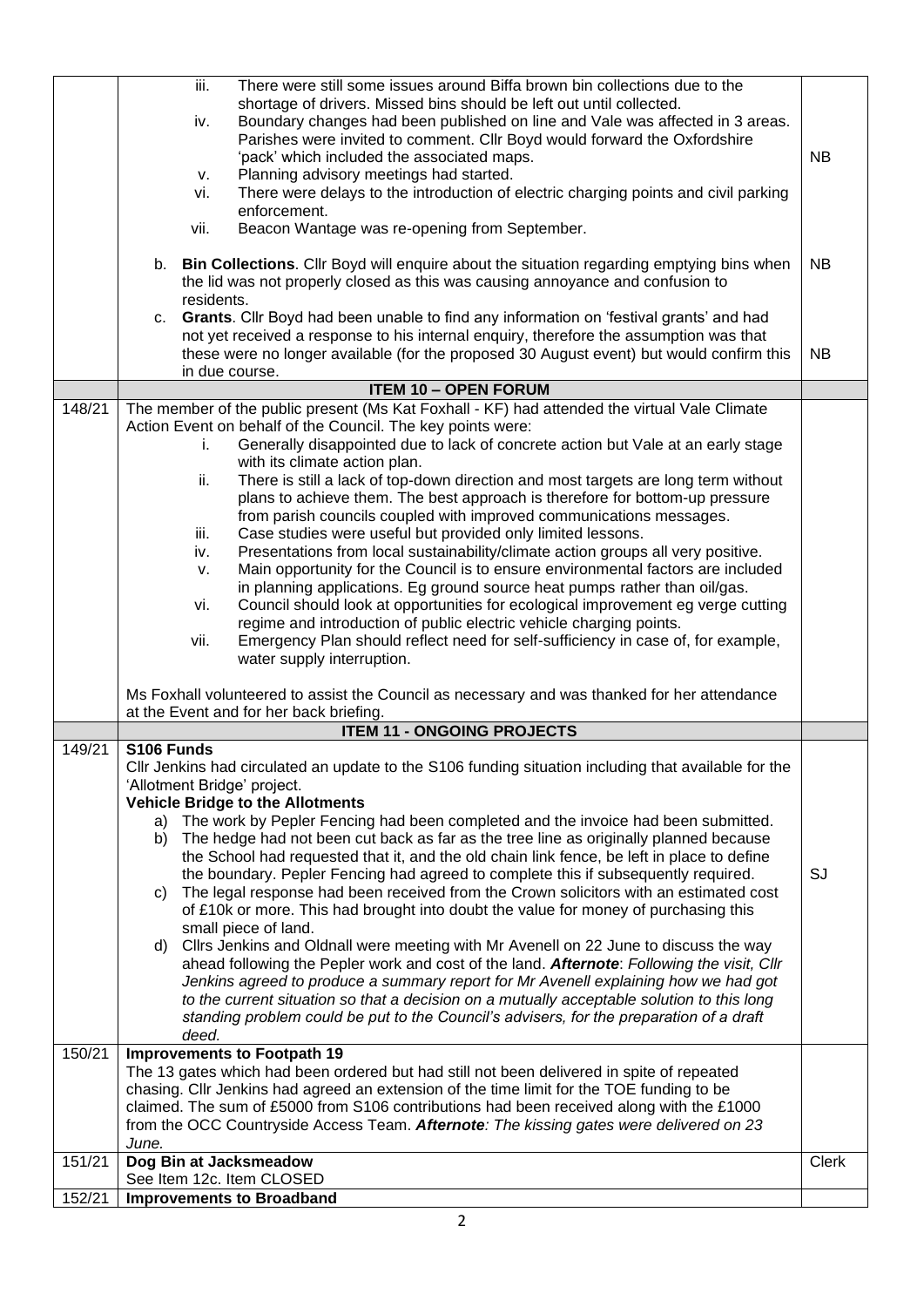|        | The website had been updated with the FAQ and other information following the Zoom meeting.<br>Ms Foxhall reported that over 80 names, including 14 business sites, had been added to the<br>Community Project and submitted to Openreach for costing. Some additional names had been<br>received after the cut-off date but would be added at a later stage if possible. An initial costed<br>response from Openreach was expected by 25 June. Ms Foxhall hoped to be able to report back<br>KF<br>at the next meeting.<br>Ms Foxhall was thanked for her work on the project. |                                                                                                                                                                                                                                                                                                                                                                                                                                                                                                                                                                                    |                 |
|--------|---------------------------------------------------------------------------------------------------------------------------------------------------------------------------------------------------------------------------------------------------------------------------------------------------------------------------------------------------------------------------------------------------------------------------------------------------------------------------------------------------------------------------------------------------------------------------------|------------------------------------------------------------------------------------------------------------------------------------------------------------------------------------------------------------------------------------------------------------------------------------------------------------------------------------------------------------------------------------------------------------------------------------------------------------------------------------------------------------------------------------------------------------------------------------|-----------------|
| 153/21 | Proposal For a Village Lengthman<br>Cllr Oldnall reported that he had been monitoring spend in areas which might prove suitable for<br>transfer to a 'lengthman contract' but last year had been atypical due to the pandemic and, given<br>the variety of tasks, no definitive conclusion had yet been reached. To be carried forward.                                                                                                                                                                                                                                         |                                                                                                                                                                                                                                                                                                                                                                                                                                                                                                                                                                                    |                 |
|        |                                                                                                                                                                                                                                                                                                                                                                                                                                                                                                                                                                                 | <b>ITEM 10 - PLANNING MATTERS</b>                                                                                                                                                                                                                                                                                                                                                                                                                                                                                                                                                  |                 |
| 154/21 | None                                                                                                                                                                                                                                                                                                                                                                                                                                                                                                                                                                            | New Applications to be considered:                                                                                                                                                                                                                                                                                                                                                                                                                                                                                                                                                 |                 |
| 155/21 | None                                                                                                                                                                                                                                                                                                                                                                                                                                                                                                                                                                            | To consider any new applications received since the publication of this agenda:                                                                                                                                                                                                                                                                                                                                                                                                                                                                                                    |                 |
| 156/21 |                                                                                                                                                                                                                                                                                                                                                                                                                                                                                                                                                                                 | Update on outstanding planning applications:                                                                                                                                                                                                                                                                                                                                                                                                                                                                                                                                       |                 |
|        | b)                                                                                                                                                                                                                                                                                                                                                                                                                                                                                                                                                                              | a) P21/V1282/HH - 26 Jacksmeadow. Two storey side extension. Awaiting determination.<br>P21/V0467/FUL - Dragon Hill, Woolstone Road. Proposed erection of a self-build<br>dwelling with new access. Awaiting determination.                                                                                                                                                                                                                                                                                                                                                        |                 |
|        | C)                                                                                                                                                                                                                                                                                                                                                                                                                                                                                                                                                                              | P21/V1142/HH - The Clock House, High Street. Extension to existing building.<br>Awaiting determination.                                                                                                                                                                                                                                                                                                                                                                                                                                                                            |                 |
|        | d)<br>e)                                                                                                                                                                                                                                                                                                                                                                                                                                                                                                                                                                        | P21/V0465/HH - 11 Jacksmeadow. Proposed rear/side extension. Approved.<br>P20/V1739/FUL and P20/V1740/LB - Dovecote, Britchcombe Farm. Retrospective                                                                                                                                                                                                                                                                                                                                                                                                                               |                 |
|        | f)                                                                                                                                                                                                                                                                                                                                                                                                                                                                                                                                                                              | application for conversion of dovecote to a dwelling. Awaiting determination.<br>Planning Appeal Consultation - P20/V0394/FUL - UFF - Meadowgold - Appeal<br>Dismissed. Awaiting response from RTPI.                                                                                                                                                                                                                                                                                                                                                                               |                 |
|        |                                                                                                                                                                                                                                                                                                                                                                                                                                                                                                                                                                                 | <b>ITEM 11 - FINANCE</b>                                                                                                                                                                                                                                                                                                                                                                                                                                                                                                                                                           |                 |
| 157/21 | a)<br>b)                                                                                                                                                                                                                                                                                                                                                                                                                                                                                                                                                                        | To approve June payments: One extra payment (Minuteman £124 for Trail leaflets<br>approved at May meeting) was to be added to the previously circulated list bringing the<br>total up to £4526.16 were approved. Proposed: Cllr Pilchowski; seconded: Cllr<br>Puddicombe. RESOLVED. Cllr Oldnall to add the Minuteman payment online and Cllr<br>Jenkins to authorise all the payments online.<br>New Insurance Premium. The Clerk had investigated alternative insurance options as                                                                                               | <b>MO</b><br>SJ |
|        |                                                                                                                                                                                                                                                                                                                                                                                                                                                                                                                                                                                 | the existing premium had risen by almost £400 to c £1870pa. Aviva had quoted £1060<br>for an annual premium or £1010 for a 3 year 'fix'. Subject to there being no reduction in<br>cover or terms and conditions (particularly the 3 <sup>rd</sup> public liability cover of £10M) taking<br>this was proposed by Cllr Puddicombe, seconded by Cllr Oberman. RESOLVED.                                                                                                                                                                                                             | <b>Clerk</b>    |
|        |                                                                                                                                                                                                                                                                                                                                                                                                                                                                                                                                                                                 | <b>ITEM 12 - THE JUBILEE FIELD TRUST</b>                                                                                                                                                                                                                                                                                                                                                                                                                                                                                                                                           |                 |
| 158/21 | a)                                                                                                                                                                                                                                                                                                                                                                                                                                                                                                                                                                              | Monthly play area inspection.<br>Cllr Oberman reported that the equipment had been inspected and there were<br>Ĺ.<br>no issues except that the gateways were getting very muddy. Cllr Oberman was<br>asked to get a quote for the work.<br>She had ordered the replacement sign previously authorised.<br>ii.<br>iii.<br>She also noted that one of the sanitiser bottles was missing which she was<br>trying to locate.                                                                                                                                                           | FO              |
|        |                                                                                                                                                                                                                                                                                                                                                                                                                                                                                                                                                                                 | b) Applications to use the Field.<br>There had been several applications to use the Field. Following a short discussion it was<br>agreed that:<br>Charges should only be raised for those who were profiting from the use of the<br>Ĺ.<br>Field and so local organisations and villagers would not normally be charged.<br>No music was allowed as it was difficult/impossible to control the volume.<br>II.<br>iii.<br>If fires/BBQs were used they should, ideally, be on the concrete area to the<br>south of the field. If on the grass, any damage would have to be repaired. |                 |
|        |                                                                                                                                                                                                                                                                                                                                                                                                                                                                                                                                                                                 | CIIr Oberman was asked to respond to the pending, and any future applications, based<br>on these principles.                                                                                                                                                                                                                                                                                                                                                                                                                                                                       | FO              |
|        | C)                                                                                                                                                                                                                                                                                                                                                                                                                                                                                                                                                                              | New/Larger Rubbish bin.                                                                                                                                                                                                                                                                                                                                                                                                                                                                                                                                                            |                 |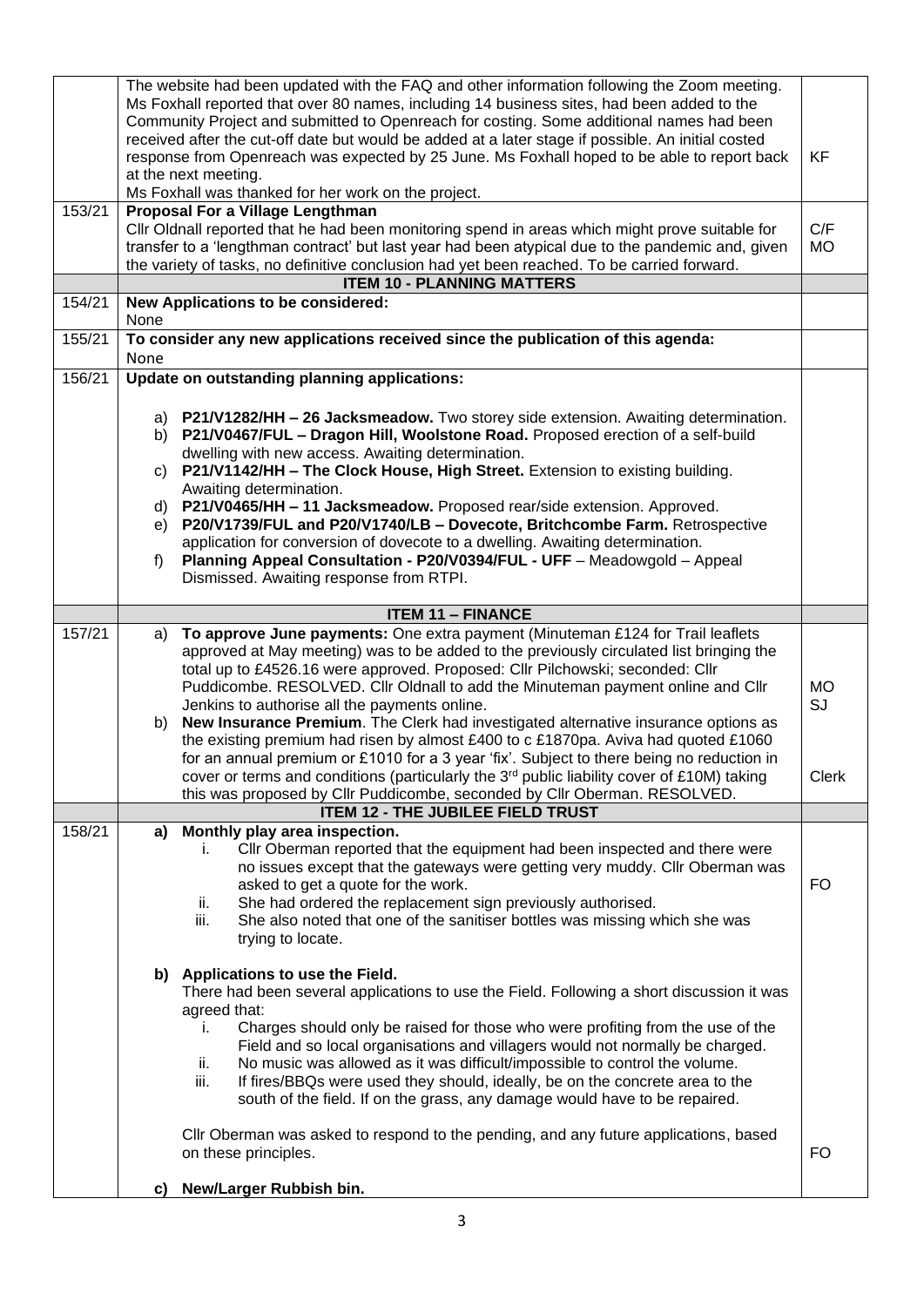|        | The Waste Team had responded to Cllr Jenkins' enquiry stating that they were carrying                                                                               |              |  |  |  |
|--------|---------------------------------------------------------------------------------------------------------------------------------------------------------------------|--------------|--|--|--|
|        | out a review of rubbish bins (including dog waste bins) and would not be considering any                                                                            |              |  |  |  |
|        | requests until the review was complete. They had also stated that requests could be                                                                                 |              |  |  |  |
|        | submitted for any overflowing (public) bins outside the regular emptying days. Acton to                                                                             |              |  |  |  |
|        | be CLOSED pending the review outcome.                                                                                                                               |              |  |  |  |
|        |                                                                                                                                                                     | <b>Clerk</b> |  |  |  |
|        | <b>ITEM 15 - ALLOTMENTS UPDATE</b>                                                                                                                                  |              |  |  |  |
| 159/21 | <b>Allotments</b><br>Cllr Puddicombe reported that there were now only 3 empty plots on back row.                                                                   |              |  |  |  |
|        | <b>ITEM 16 - ANNUAL / QUARTERLY REVIEWS</b>                                                                                                                         |              |  |  |  |
| 160/21 | Review of Allotment Tenancy Agreement and Code of Conduct.<br>a)                                                                                                    |              |  |  |  |
|        | Cllr Puddicombe reported that he and Mr Godsell had carried out an initial review of the                                                                            |              |  |  |  |
|        | Tenancy Agreement and Code of Conduct and that they needed amending to reflect                                                                                      | <b>NP</b>    |  |  |  |
|        | better the current situation with fewer empty plots and especially with regard to dealing                                                                           |              |  |  |  |
|        | with the few tenants who did not adequately tend their plots. He would be circulating                                                                               |              |  |  |  |
|        | draft revised versions for approval at the July meeting which addressed these issues.<br>b) Report on Defibrillators and Training                                   |              |  |  |  |
|        | CIIr Pilchowski reported that all defibrillators were in good working order. The Central                                                                            |              |  |  |  |
|        | Ambulance website database system still had teething problems and was unable to                                                                                     |              |  |  |  |
|        | accept the names of all guardians properly - action ongoing. Training was still required                                                                            |              |  |  |  |
|        | but this had been postponed until lockdown has ended; probably September.                                                                                           |              |  |  |  |
|        | <b>ITEM 17 - UPKEEP (INC. WATERCOURSES)</b>                                                                                                                         |              |  |  |  |
| 161/21 | <b>Burial Ground</b><br>a)                                                                                                                                          |              |  |  |  |
|        | CIIr Jenkins reported that the signs in the burial ground were very old and damaged and                                                                             |              |  |  |  |
|        | proposed that new signs were installed with the hope that passers by would dispose of                                                                               |              |  |  |  |
|        | rubbish more appropriately. Cllr Jenkins volunteered to draft new wording and proposed                                                                              | SJ           |  |  |  |
|        | ordering the signs. Seconded Cllr Oldnall. RESOLVED. Cllr Banks reported that there                                                                                 |              |  |  |  |
|        | had been no new applications for burial plots in the past year.                                                                                                     |              |  |  |  |
|        | b) VAS                                                                                                                                                              |              |  |  |  |
|        | The VAS on White Horse was not working. Cllr Oldnall agreed to check the battery and                                                                                |              |  |  |  |
|        | reported that he was about to point the VAS in the opposite direction.                                                                                              | <b>MO</b>    |  |  |  |
|        | <b>ITEM 18 - GENERAL</b>                                                                                                                                            |              |  |  |  |
| 162/21 | a) Sports Club S106 Application.                                                                                                                                    |              |  |  |  |
|        | The Parish Council had previously supported the planning application for the Sports Club to                                                                         |              |  |  |  |
|        | expand and improve their clubhouse facilities. This S106 application was to utilise their S106                                                                      |              |  |  |  |
|        | 'Clubhouse' allocation (£16486) to pay for the subsequently approved work. The submission                                                                           |              |  |  |  |
|        | had been returned by the Vale for more information including agreement from the Parish                                                                              |              |  |  |  |
|        | Council. Agreement was proposed by Cllr Oberman and seconded by Cllr Jenkins.<br>RESOLVED. Cllr Oldnall to contact VOWHDC (Beth Elkins) to clarify exactly what was | <b>MO</b>    |  |  |  |
|        | required and assist the Sports Club as necessary with their resubmission.                                                                                           |              |  |  |  |
|        | b) Village Event                                                                                                                                                    |              |  |  |  |
|        | CIIr Oldnall outlined the progress and stated that he would issue a regular (approx weekly)                                                                         |              |  |  |  |
|        | update on progress to all councillors and leads for the various activities planned. After                                                                           |              |  |  |  |
|        | discussion it was decided not to take forward the suggestion of having a bouncy castle for                                                                          |              |  |  |  |
|        | children as this would need a volunteer organiser and would require funding. As it now                                                                              |              |  |  |  |
|        | seemed unlikely that there would be a grant available from the VOWHDC (See Item 9) Cllr                                                                             |              |  |  |  |
|        | Oldnall proposed that the Council should make a grant of £200 to cover any incidental costs.                                                                        |              |  |  |  |
|        | Seconded Cllr Jenkins. RESOLVED                                                                                                                                     |              |  |  |  |
|        |                                                                                                                                                                     |              |  |  |  |
| 163/21 | <b>ITEM 19 - CONSULTATIONS</b><br>None.                                                                                                                             |              |  |  |  |
|        | <b>ITEM 20 - CORRESPONDENCE</b>                                                                                                                                     |              |  |  |  |
| 164/21 | <b>Litter Bug Detectives Trail.</b>                                                                                                                                 |              |  |  |  |
|        | The VOWHDC had run a successful 'Litter Bug Detectives Trail' in various parks within the                                                                           |              |  |  |  |
|        | district over half term in April/May and a similar trail was planned for the summer holidays. In the                                                                |              |  |  |  |
|        | absence of a large 'park' in Uffington it was proposed that the trail could be operated by                                                                          |              |  |  |  |
|        | combining Jubilee Field locations with the existing Village Trail. Cllr Jenkins proposed that Cllr                                                                  | <b>MO</b>    |  |  |  |
|        | Oldnall should apply to VOWHDC to run the scheme in Uffington. Cllr Oberman seconded.                                                                               |              |  |  |  |
|        | RESOLVED.                                                                                                                                                           |              |  |  |  |
|        | <b>ITEM 21 - MATTERS FOR THE JULY AGENDA</b>                                                                                                                        |              |  |  |  |
| 165/21 | <b>Thames Water Presentation.</b><br>a)                                                                                                                             |              |  |  |  |